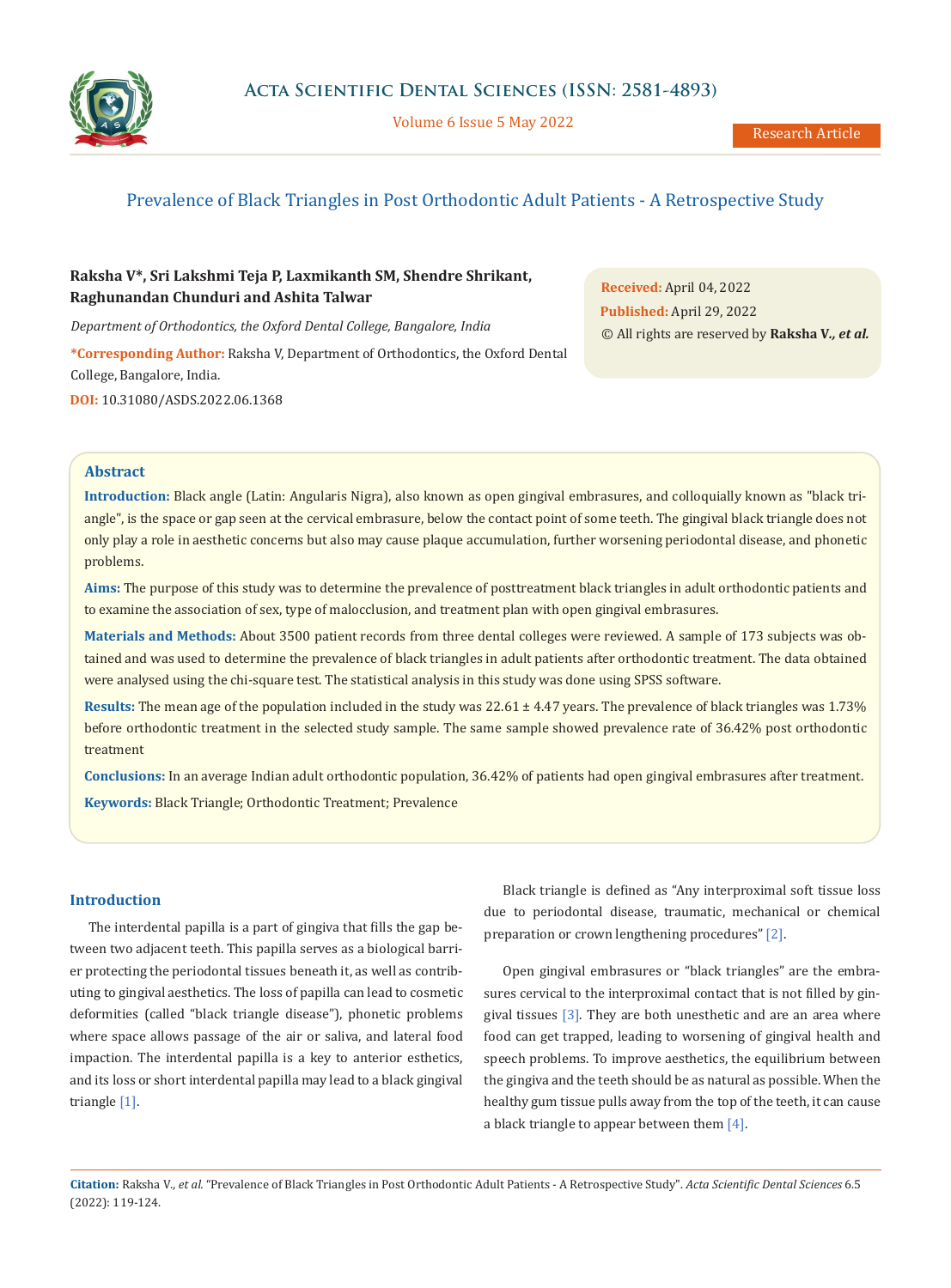# Adult patients often have higher expectations in terms of aesthetics, periodontal changes, and treatment time. An enticing smile demands a balance between macro, mini, and micro esthetic factors that include white esthetics related to teeth and pink esthetics related to the gingiva [5].

Black spaces will affect smile aesthetics and periodontal health due to prolonged retention of food debris and can cause subsequent gingival inflammation and abnormal gingival morphology.

In adult orthodontics cases, unravelling the incisors to correct crowding will often result in the unfortunate side effect - black triangle. Because of the high rate of open gingival embrasure following orthodontic therapy, it was advised that this issue be discussed with the patient before to beginning orthodontic treatment [6].

A study was done in 2001 to find the prevalence of posttreatment open gingival embrasures in adult orthodontic patients in Caucasian population and two decades have elapsed since then [5].

The purpose of this study was to determine the prevalence of posttreatment black triangles in Indian adult orthodontic patients and to examine the association of sex, type of malocclusion, and treatment plan.

### **Materials and Methods**

About 3500 patient records from three dental colleges were reviewed. Patients were selected based on the following criteria: (1) age: 18 years old at the start of orthodontic treatment; (2) treatment included fixed appliance therapy; (3) treatment completed by 2021; (4) pre and post- treatment frontal intraoral photographs available. A sample of 173 subjects was obtained and was used to determine the prevalence of black triangles in adult patients after orthodontic treatment.

The patients who presented with black triangles before the start of the treatment were excluded. Patients with poor periodontal support were excluded. The gingival embrasure was defined as the embrasure located cervical to the interproximal contact, and it was considered as 'open gingival embrasure' or as 'black triangle' if the embrasure space was not completely occupied by the gingiva. The evaluators were junior residents pursuing post graduate orthodontic course evaluated the patients independently and were asked to use their clinical judgment to look for the presence of black triangles.

The data obtained were analysed using the chi-square test. The statistical analysis in this study was done using SPSS software.

#### **Results**

The mean age of the population included in the study was 22.61 ± 4.47 years. Males constituted 28.9%, while the females constituted 71.1% of the study population. The prevalence of black triangles was 1.73% before orthodontic treatment in the selected study sample. The same sample showed prevalence rate of 36.42% post orthodontic treatment.

Orthodontic treatment was done with fixed appliances using MBT technique in 97.69%, Begg in 0.58%, lingual in 0.58%, selfligating in 0.58%, and Damon in 0.58% of the total sample size.

The study sample Diagnosis said the sample had 23.12% Class I bimaxillary protrusion individuals, 29.48% Class I crowding, 5.20% Class I mutilated malocclusion, 32.95% Class I spacing, 5.20% Class II malocclusion, 1.73% Class II malocclusion with spacing, 1.16% Class III malocclusion.

The sample involved the study had extraction and non-extraction modalities of treatment.

About 48.55% of the individuals underwent extraction mode of treatment and 51.45% underwent non-extraction mode of treatment (Table 1).

|                                                 |                       | <b>Mean</b>  | Sd         | N   |
|-------------------------------------------------|-----------------------|--------------|------------|-----|
| Age                                             |                       | 22.61        | 4.47       |     |
|                                                 |                       | Frequency    | Percentage |     |
| Sex                                             | Male                  | 50           | 28.9%      |     |
|                                                 | Female                | 123          | 71.1%      |     |
| Treatment done                                  | <b>MBT</b>            | 169          | 97.69%     |     |
|                                                 | <b>BEGG</b>           | 1            | 0.58%      |     |
|                                                 | Lingual               | $\mathbf{1}$ | 0.58%      |     |
|                                                 | Self-ligating         | 1            | 0.58%      |     |
|                                                 | Damon                 | 1            | 0.58%      | 173 |
| <b>Black Triangle-</b><br>before Treat-<br>ment | Yes                   | 3            | 1.73%      |     |
|                                                 | N <sub>o</sub>        | 170          | 98.27%     |     |
| <b>Black Triangle-</b><br>after Treatment       | <b>Yes</b>            | 63           | 36.42%     |     |
|                                                 | N <sub>o</sub>        | 110          | 63.58%     |     |
| Diagnosis                                       | Class 1 BIMAX         | 40           | 23.12%     |     |
|                                                 | Class 1 Crowd-<br>ing | 51           | 29.48%     |     |

#### **Table 1:** Basic Characteristics.

**Citation:** Raksha V*., et al.* "Prevalence of Black Triangles in Post Orthodontic Adult Patients - A Retrospective Study". *Acta Scientific Dental Sciences* 6.5 (2022): 119-124.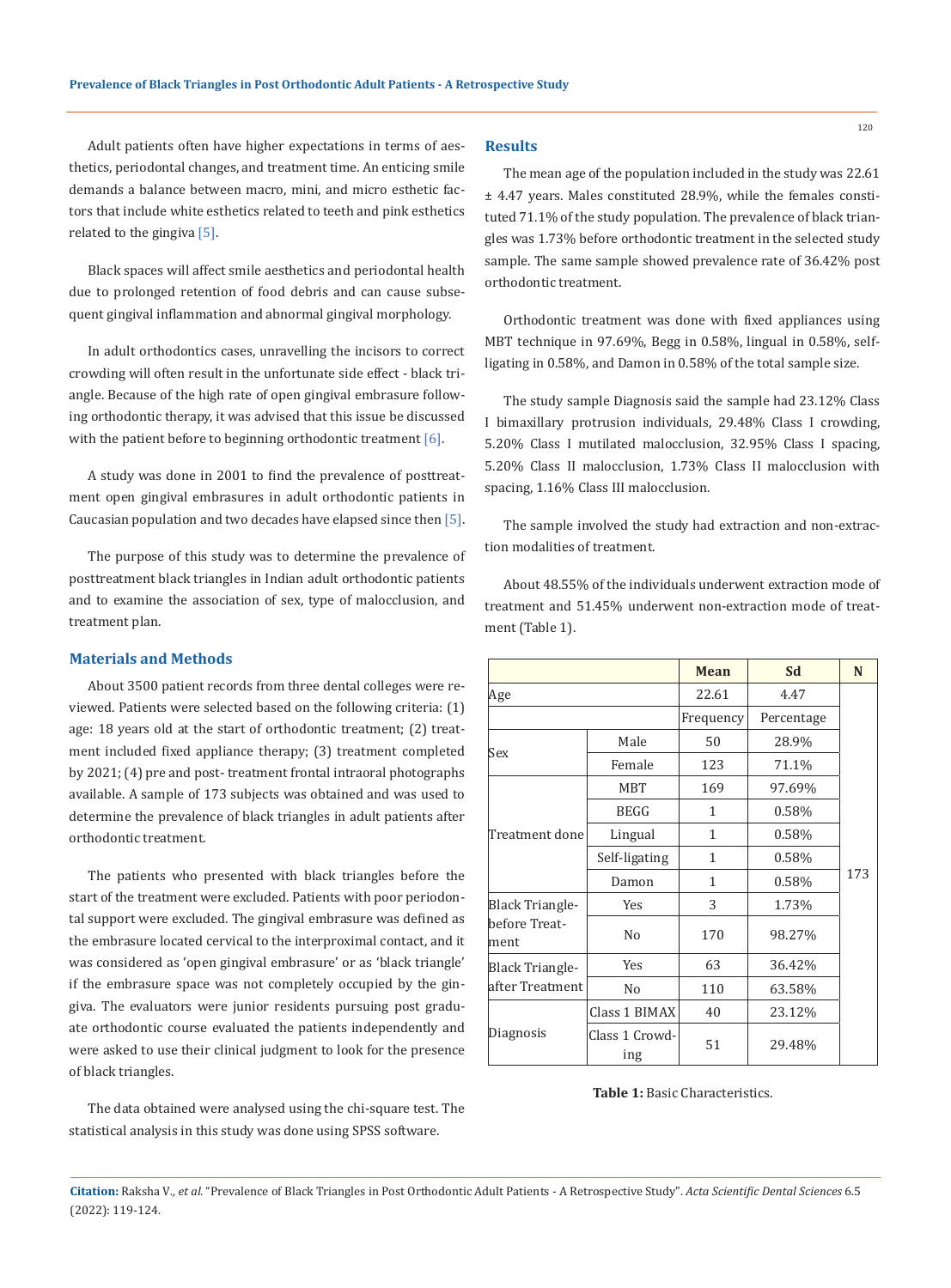Out of entire sample, 36.42% individuals had developed black triangles post orthodontic treatment. The presence of black triangles in these individuals prior to orthodontic treatment was 3.2%, while 96.8% of these individuals had no black triangles prior to the treatment (Table 2).

| <b>Yes</b>                      |     | <b>Black triangle- before</b><br><b>Treatment</b> |                           |          | <b>P</b> -   |
|---------------------------------|-----|---------------------------------------------------|---------------------------|----------|--------------|
|                                 |     | N <sub>o</sub>                                    | <b>Total</b>              |          | <b>Value</b> |
| Black                           | Yes | $2(3.2\%)$                                        | 61(96.8%)                 | 63(100%) |              |
| Triangle-<br>After<br>treatment | No  | $1(0.9\%)$                                        | $109(99.1\%)$   110(100%) |          | 0.62         |

**Table 2:** Comparison between black triangle before and after treatment.

 The comparison was made between males and females with black triangles post orthodontic treatment and it was seen that 25.4% were males, and 74.6% were females (Table 3).

|                           |                | <b>Male</b>  | <b>Female</b>             | <b>Total</b> | <b>P-</b><br><b>Value</b> |
|---------------------------|----------------|--------------|---------------------------|--------------|---------------------------|
| Black Tri-                | Yes            | 0            | $3(100\%)$                | $3(100\%)$   |                           |
| angle-before<br>Treatment | N <sub>o</sub> |              | $50(29.4\%)$   120(70.6%) | 170(100%)    | 0.63                      |
| Black Tri-                | Yes            | $16(25.4\%)$ | 47(74.6%)                 | 63(100%)     |                           |
| angle-after<br>Treatment  | N <sub>0</sub> | 34(30.9%)    | 76(69.1%)                 | 110(100%)    | 0.55                      |

**Table 3:** Comparison between male and female on black triangle before and after treatment.



**Figure 1:** Pie chart showing prevalence of black triangle after treatment.



**Figure 2:** Graph showing comparison between male and female before and after treatment.

# **Discussion**

Aesthetics are extremely important in modern dentistry. Aesthetics has its own set of values and perceptions, which may differ between the patient's and the clinician's perspectives. It is determined by each person's socioeconomic status, upbringing, and mentality. Despite this, certain universal standards of aesthetics must be maintained while performing any dental procedure [2].

When doing dental treatment, a variety of cosmetic considerations must be addressed which include, shade of teeth, the contour of teeth, positioning of appliances, occlusal level, and absence of high points, gingival colour and contour, the contour of lips, the outline of a mouth, and smile line [3].

The presence of "Black Triangles" can hamper proper aesthetics. It is referred to as the space seen at the cervical embrasure, below the contact point of some teeth. This space has many causes including gingival recession and periodontal disease. Hence, these areas present not only unique aesthetic issues but also functional problems. These problems can negatively affect the smiling profile. They also lead to retention of food particles, debris and also cause aggregation of dental plaque [4].

Sarver explained that the approximal contact points are the exact place where the teeth "appear" to touch and these points progress apically as the teeth proceed more posteriorly. The connector height is greatest between the central incisors and diminishes from the central to the posterior teeth. The appropriate ratio for the connector between the central incisors is 50% of tooth height [5].

**Citation:** Raksha V*., et al.* "Prevalence of Black Triangles in Post Orthodontic Adult Patients - A Retrospective Study". *Acta Scientific Dental Sciences* 6.5 (2022): 119-124.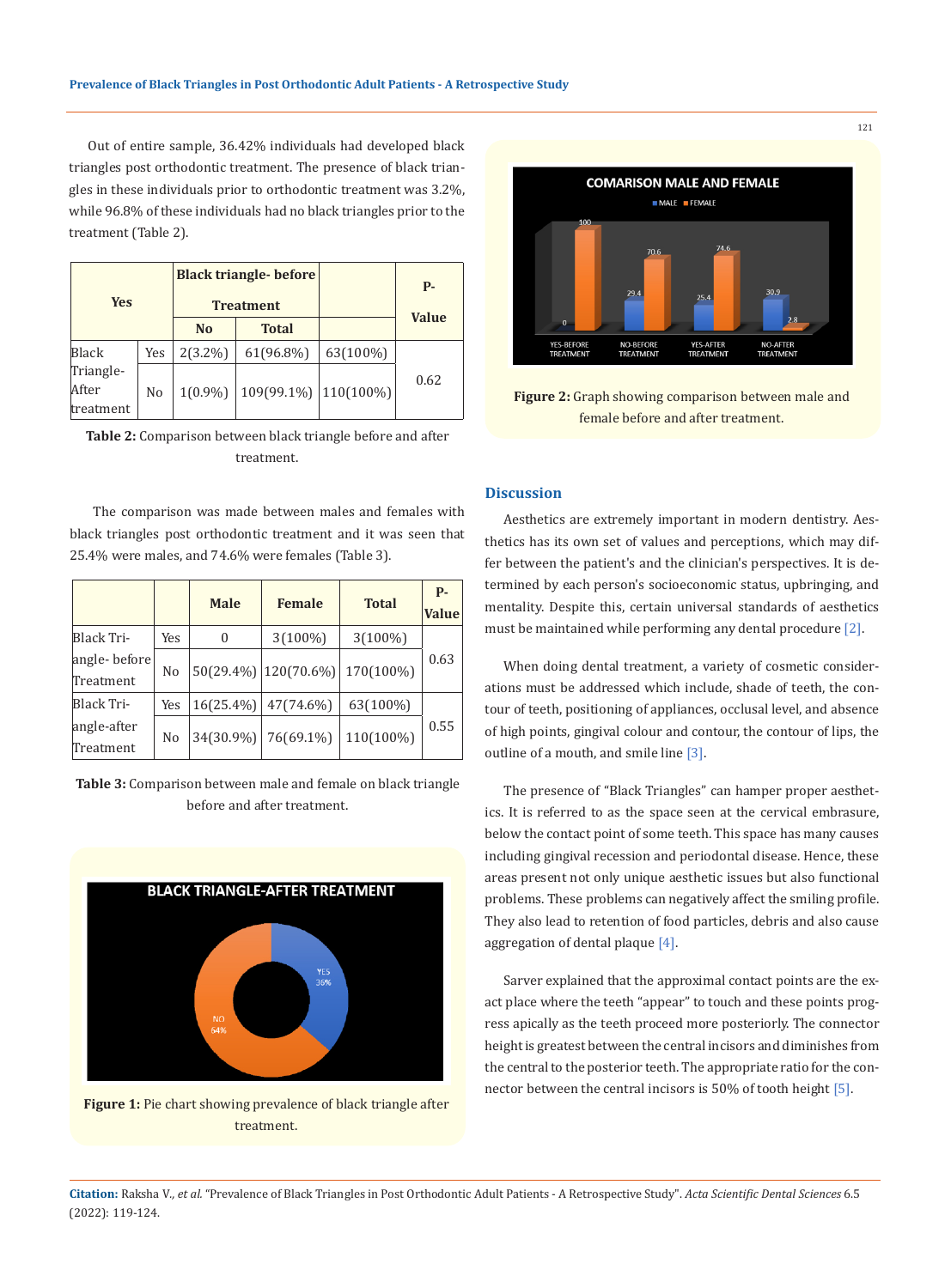The contact point between central incisors is closer to the incisal third rather than in the centre of the clinical crown as in most teeth. This feature might explain their greater propensity for the occurrence of black triangles [6].

The interdental papilla is a key to anterior esthetics. In cases of periodontitis, when a supportive alveolar bone is lost, connective tissue and epithelial attachment are compromised, papilla may be deficient. In adult patients, a growing segment of orthodontic practices, it is notable that the black triangle problem is surfacing in dental implant cases [7].

Since supporting tissues are compromised adjacent to the site of a missing tooth replaced with an implant-supported prosthesis, a black triangle may result in the interproximal space, multidisciplinary strategies for prevention and treatment are emerging. These spaces impact directly on the smiles aesthetics and function, interfering with the phonetics and facilitating food retention which can further negatively affect the periodontal health  $[8]$ .

Studies have well documented that the etiology of gingival black triangle is multifactorial. Papillae dimension can be changed due to variety of reasons such as

- Inter-proximal space between teeth
- Distance between interproximal contact position to the bone crest
- Gingiva biotype
- Age of the patient
- Periodontal disease and loss of attachment, resulting in recession
- Root divergence after orthodontic treatment
- Tooth morphology: abnormal crown and restoration shape.

Incisor crowns which are triangular shaped usually overlap before treatment. Once teeth are straightened black triangles which had been formerly masked by the crooked teeth may now become apparent. The treating dentist should be able to detect and discuss this issue with patient before commencing treatment [9].

Arch length can be influenced by how many teeth are tipped. Therefore, it's possible to increase the arch length by changing crown angulation. However, root position must also be considered because tipping of central incisors mesially to close space and creating excessively divergent roots through the use of improper bracket placement can cause an open gingival embrasure.

The removal of the interdental papilla can result in cosmetic issues as well as speech and food impaction issues. The vertical distance between the bone base and the approximal contact is a determining factor in whether or not a papilla exists. A black triangle is always a possibility for patients with severe periodontitis. To avoid the typical noticeable interdental recession that might occur in these black triangles, special attention must be taken with individuals having orthodontic treatment who have received non-surgical periodontal treatments for severe periodontal disease [10].

Management of black triangle done by non-surgical and surgical approach. The non-surgical approach is achieved by correction of traumatic oral hygiene procedure, restorative/prosthetic restoration and orthodontic approach. The surgical approach is achieved by papilla recontouring, papilla preservation flap, papilla reconstruction (pedicle flap, semilunar coronally repositioned flap, envelope type flap, autogenous osseous and connective tissue grafts, microsurgery) [11].

Concerning the prevalence of black triangles after orthodontic treatment in the Caucasian population, one publication was identified. It was reported that the prevalence of posttreatment open gingival embrasures in an average adult orthodontic population is about 38% and pre- treatment maxillary central incisor rotation and overlap are not directly associated with posttreatment open gingival embrasures [12].

In our present study, we have determined the prevalence of posttreatment black triangles in adult orthodontic patients. We have also examined the association of sex, type of malocclusion, and treatment plan with black triangles in Indian population. The sample consisted of 173 individuals, and 1.73% individuals of the total sample size had black triangles prior to the start of orthodontic treatment, whereas 98.27% individuals had no black triangles prior to start of orthodontic treatment. Post treatment photographs were evaluated for the prevalence of black triangles and it was 36.42% (62 individuals). The remaining 63.58% had no black triangles after orthodontic treatment [13].

The sample used for the study had 173 females and 50 males. It was found that the prevalence of black triangles after orthodontic treatment is more in females with 74.6% when compared to males with 25.4%.

When the type of malocclusion is considered, the prevalence of black triangle is more in Class I Spacing cases with a prevalence of 32.95% followed by Class I crowding cases with the prevalence of

**Citation:** Raksha V*., et al.* "Prevalence of Black Triangles in Post Orthodontic Adult Patients - A Retrospective Study". *Acta Scientific Dental Sciences* 6.5 (2022): 119-124.

122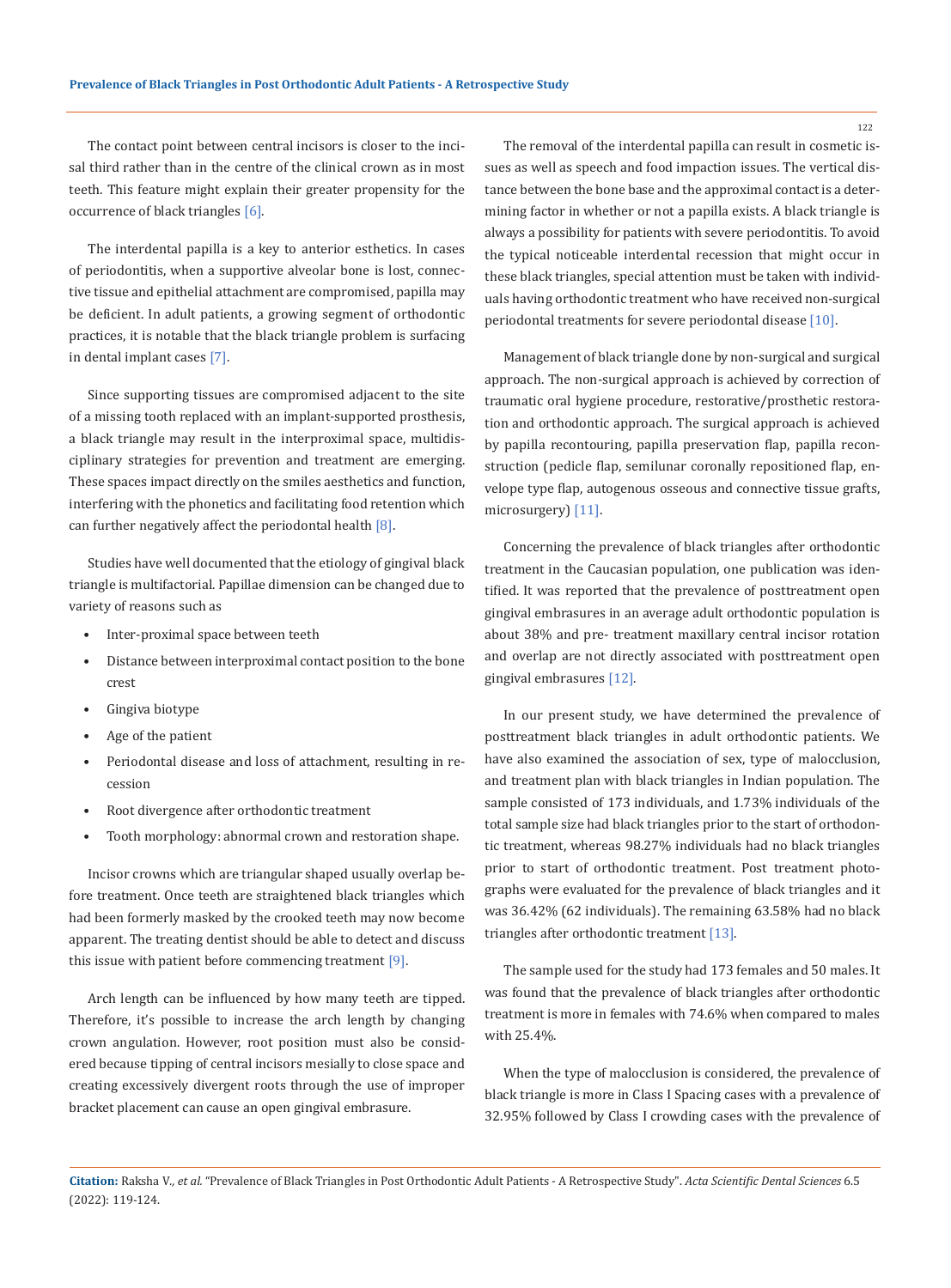29.48% which is later followed by Class I Bimaxillary protrusion cases with the prevalence of 23.12%. The high prevalence with spacing can be attributed to the tipping movement which is used to close spaces in Class I spacing cases [14].

When teeth are overlapped, the incisal edges will wear unevenly. Since the incisal edge is a primary reference for bracket placement, undetected incisal wear may lead to incorrect bracket placement. This bracket position may align the incisal edges but could also produce divergent root alignment and an open gingival embrasure. Crowded teeth may also have excessive root tipping prior to orthodontic treatment. If this tipping is not accurately corrected during orthodontic finishing, black triangles may appear.

The prevalence of black triangles when the treatment plan (extraction or non-extraction) was considered there was no significant variation in the individuals with either extraction or non- extraction modalities.

The study did not consider the presence of alveolar bone levels in radiographs which plays a significant role in the formation of black triangles. The shape and size of the teeth were not evaluated as part of this study as it was already established in the previous studies.

#### **Conclusion**

The purpose of this study was to investigate the prevalence of open gingival embrasures and to examine specific factors associated with them in adult orthodontic patients in the Indian population. The results of this study indicate the following

- In an average Indian adult orthodontic population, 36.42 percent of patients had open gingival embrasures after treatment.
- In an average Indian adult orthodontic population, 74.6 percent of females had open gingival embrasures after treatment, compared to 25.4 percent of males.
- The prevalence rate of black triangles was maximum with 32.95% in Class I spacing, 23.12% in Class I bimaxillary protrusion individuals, and 29.48% in Class I crowding.
- The mode of treatment whether extraction or non-extraction was not very significant in the development of black triangles.

Before beginning orthodontic treatment, all etiological and risk factors, as well as therapeutic options for an open gingival embrasure, should be reviewed with the patient.

#### **Bibliography**

- 1. [Athar S and Jayadev S. "Black gingival triangle in orthodontics:](https://www.sidj.org/article.asp?issn=2454-3160;year=2020;volume=4;issue=1;spage=17;epage=22;aulast=Athar)  [Its etiology, management, and contemporary literature re](https://www.sidj.org/article.asp?issn=2454-3160;year=2020;volume=4;issue=1;spage=17;epage=22;aulast=Athar)view". *[The Saint's International Dental Journal](https://www.sidj.org/article.asp?issn=2454-3160;year=2020;volume=4;issue=1;spage=17;epage=22;aulast=Athar)* 4 (2020): 17-22.
- 2. Chatterjee S., *et al*. "Black Triangle- Causes and its Management". *International Journal of Research in Health and Allied Sciences* 5.1 (2019): 35-40.
- 3. Ko-Kimura N., *et al*[. "Some factors associated with open gingi](https://pubmed.ncbi.nlm.nih.gov/12790352/)[val embrasures following orthodontic treatment".](https://pubmed.ncbi.nlm.nih.gov/12790352/) *Australasian [Orthodontic Journal](https://pubmed.ncbi.nlm.nih.gov/12790352/)* 19.1 (2003): 19-24.
- 4. Sghaireen Mohd G., *et al*[. "Black Triangles Causes and Manage](https://www.researchgate.net/publication/270279114_Black_Triangles_Causes_and_Management_A_Review_of_Literature)ment: A Review of Literature". *[British Journal of Applied Sci](https://www.researchgate.net/publication/270279114_Black_Triangles_Causes_and_Management_A_Review_of_Literature)[ence and Technology](https://www.researchgate.net/publication/270279114_Black_Triangles_Causes_and_Management_A_Review_of_Literature)* 6 (2015): 1-7.
- 5. [Kurth JR and Kokich VG. "Open gingival embrasures after orth](https://pubmed.ncbi.nlm.nih.gov/11500652/)[odontic treatment in adults: prevalence and etiology".](https://pubmed.ncbi.nlm.nih.gov/11500652/) *Ameri[can Journal of Orthodontics and Dentofacial Orthopedics](https://pubmed.ncbi.nlm.nih.gov/11500652/)* 120.2 [\(2001\): 116-123.](https://pubmed.ncbi.nlm.nih.gov/11500652/)
- 6. P Janardhanam., *et al*[. "The Dreaded Black Triangle" Ortho](https://journals.sagepub.com/doi/pdf/10.1177/0974909820100415)dontics: The Choice". *[Journal of Indian Orthodontic Society](https://journals.sagepub.com/doi/pdf/10.1177/0974909820100415)* 44 [\(2010\): 89-93.](https://journals.sagepub.com/doi/pdf/10.1177/0974909820100415)
- 7. [Kohane Steven and Means Katelyn. "Multifactorial Contribu](http://dentistry3000.pitt.edu/ojs/index.php/dentistry3000/article/view/101)[tions to Central. Incisor Tooth Morphology and the Presence](http://dentistry3000.pitt.edu/ojs/index.php/dentistry3000/article/view/101)  [of Black Triangles: A Case Study".](http://dentistry3000.pitt.edu/ojs/index.php/dentistry3000/article/view/101) *Dentistry 3000* 9.1 (2021): [161-166.](http://dentistry3000.pitt.edu/ojs/index.php/dentistry3000/article/view/101)
- 8. An SS., *et al*[. "Risk factors associated with opengingival em](https://pubmed.ncbi.nlm.nih.gov/29337634/)[brasures after orthodontic treatment".](https://pubmed.ncbi.nlm.nih.gov/29337634/) *The Angle Orthodontist*  [88.3 \(2018\): 267-274.](https://pubmed.ncbi.nlm.nih.gov/29337634/)
- 9. [Joanne Cunliffe and Ali Rizvi. "A Literature Review of the Treat](https://researchopenworld.com/a-literature-review-the-treatment-of-black-triangles/)ment of Black Triangles". *[Journal of Dental and Maxillofacial](https://researchopenworld.com/a-literature-review-the-treatment-of-black-triangles/) Research* [2.1 \(2019\): 1-5.](https://researchopenworld.com/a-literature-review-the-treatment-of-black-triangles/)
- 10. Fernando Pugliese., *et al*[. "Black triangles: Preventing their oc](https://www.sciencedirect.com/science/article/abs/pii/S107387461930026X)[currence, managing them when prevention is not practical".](https://www.sciencedirect.com/science/article/abs/pii/S107387461930026X) *[Seminars in Orthodontics](https://www.sciencedirect.com/science/article/abs/pii/S107387461930026X)* 25 (2019): 175-186.
- 11. [Vincent G Kokich. "Esthetics: The Orthodontic-Periodontic](https://pubmed.ncbi.nlm.nih.gov/9161280/) Restorative Connection". *[Seminars in Orthodontics](https://pubmed.ncbi.nlm.nih.gov/9161280/)* 2 (1996): [21-30.](https://pubmed.ncbi.nlm.nih.gov/9161280/)
- 12. Tanaka OM., *et al*[. "The Dilemma of the Open Gingival Embra](https://pubmed.ncbi.nlm.nih.gov/18784864/)[sure Between Maxillary Central Incisors".](https://pubmed.ncbi.nlm.nih.gov/18784864/) *The Journal of Con[temporary Dental Practice](https://pubmed.ncbi.nlm.nih.gov/18784864/)* 9.6 (2008): 092-098.

123

**Citation:** Raksha V*., et al.* "Prevalence of Black Triangles in Post Orthodontic Adult Patients - A Retrospective Study". *Acta Scientific Dental Sciences* 6.5 (2022): 119-124.